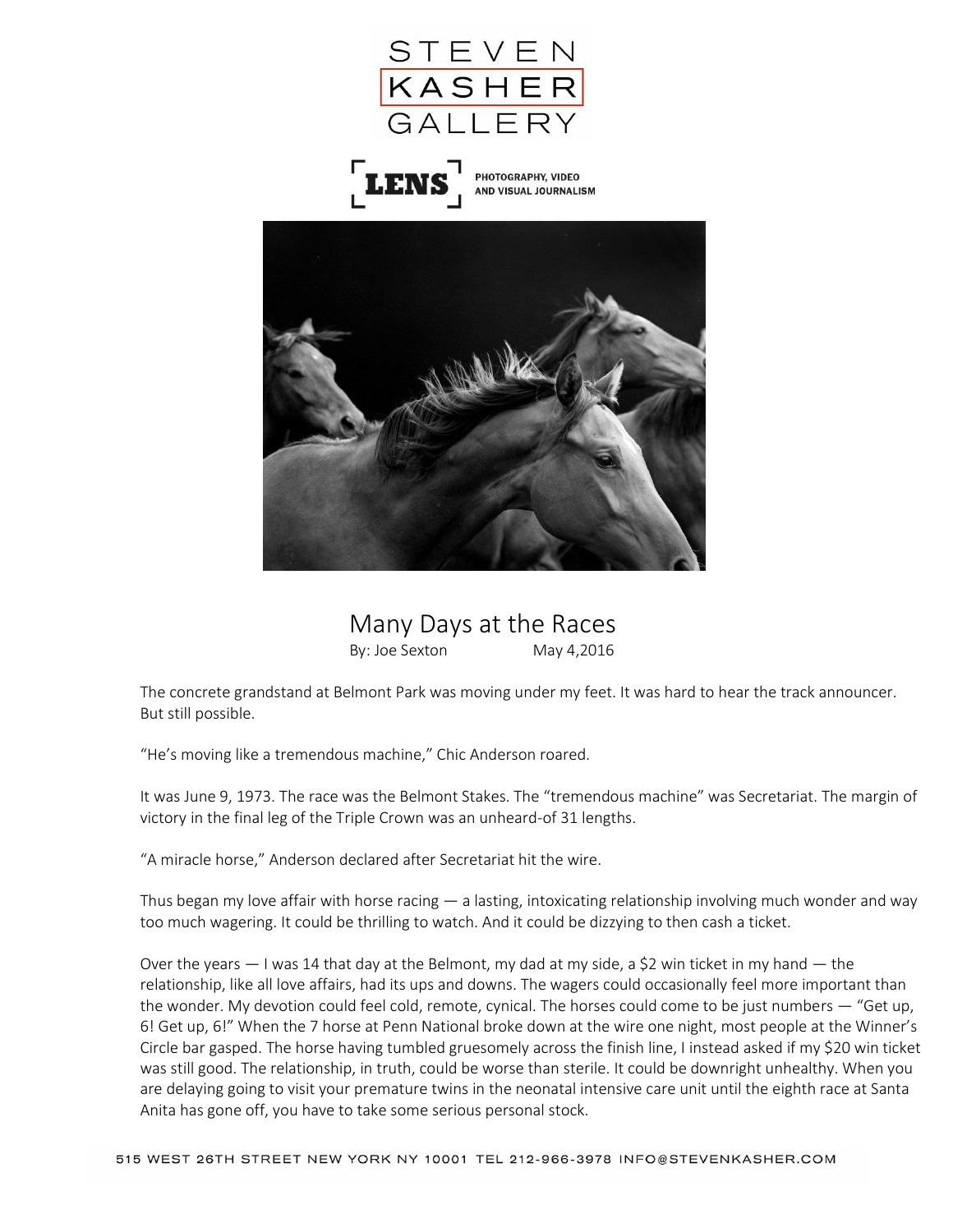



For all that, I never lost complete touch with the magic and majesty of the animals. I've taken all four of my daughters to the track, to hear the sounds of the homestretch, to see the steam rise off a sweaty winner's back, to smell the perfume of the paddock. And then, of course, there was Secretariat's final physical wonder, to savor and share and pass on. Here's Sports Illustrated's William Nack upon Secretariat's death:

Just before noon the horse was led haltingly into a van next to the stallion barn, and there a concentrated barbiturate was injected into his jugular. Forty-five seconds later there was a crash as the stallion collapsed. His body was trucked immediately to Lexington, Kentucky, where Dr. Thomas Swerczek, a professor of veterinary science at the University of Kentucky, performed the necropsy. All of the horse's vital organs were normal in size except for the heart.

"We were all shocked," Swerczek said. "I've seen and done thousands of autopsies on horses, and nothing I'd ever seen compared to it. The heart of the average horse weighs about nine pounds. This was almost twice the average size, and a third larger than any equine heart I'd ever seen. And it wasn't pathologically enlarged. All the chambers and the valves were normal. It was just larger. I think it told us why he was able to do what he did."